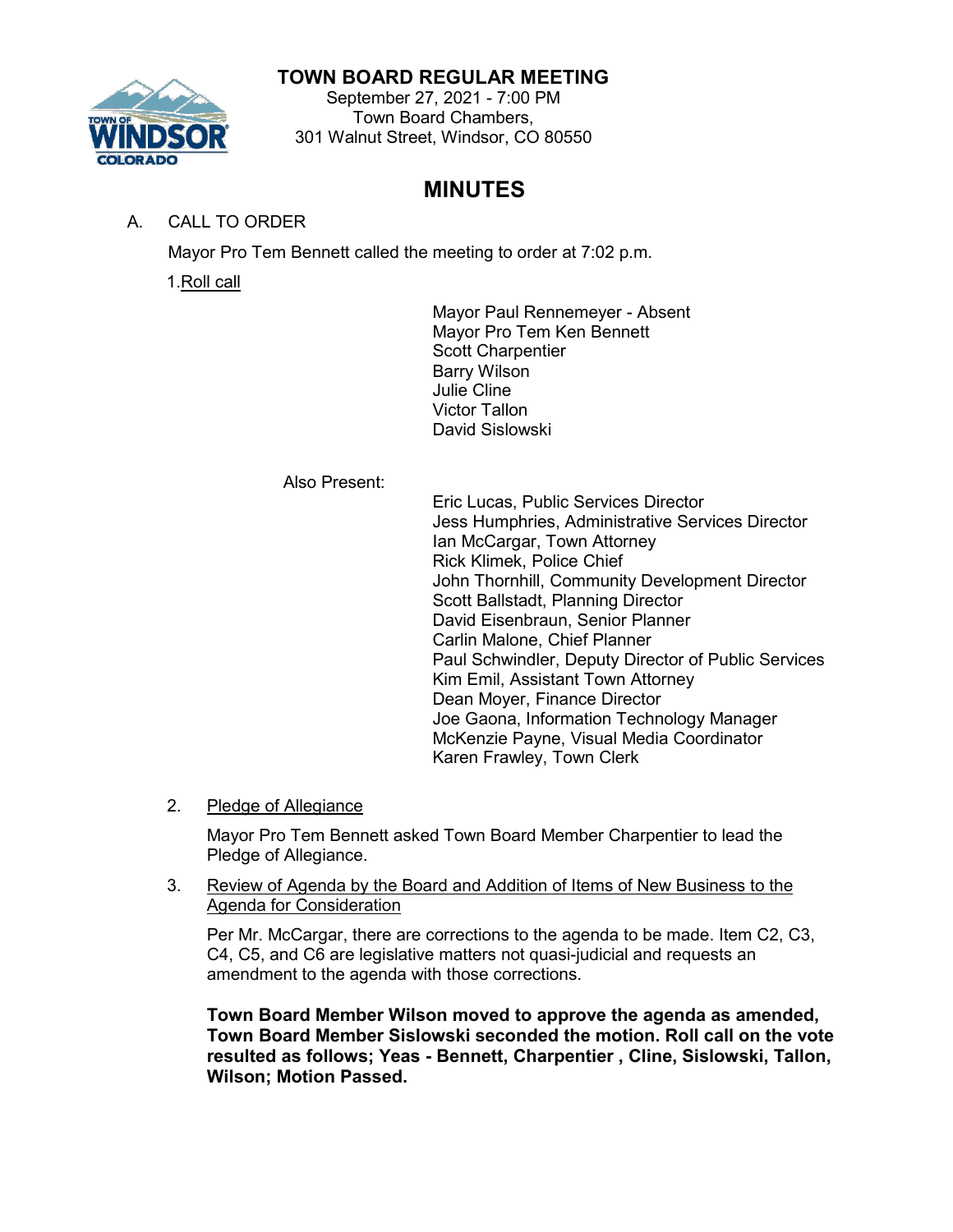#### 4. Board Liaison Reports

• Town Board Member Charpentier - Chamber of Commerce, Clearview Library **Board** 

Town Board Member Charpentier reported that the Clearview Library Board has not met since last provided update.

Town Board Member Charpentier reported that the Chamber of Commerce is still rocking and is averaging four events a week. The Chamber hosted over thirty teams at its golf tournament fundraiser. The Mayor was on a team that took first place in the tournament.

• Town Board Member Wilson - Planning Commission, Larimer County Behavioral Health Policy Council

Town Board Member Wilson reported that there are no updates to provide at this time.

• Mayor Pro Tem Bennett – Water and Sewer Board, 34, and I-25 Coalition's

Mayor Pro Tem Bennett reported that the 34 and I-25 Coalitions have not met and has no update to provide at this time.

Mayor Pro Tem Bennett reported that the Water and Sewer Board had a presentation from members of Greeley about Greeley's water story as well as the Terry Bison Project.

• Town Board Member Cline – Tree Board, Poudre River Trail Corridor Authority, Historic Preservation Commission

Town Board Member Cline reported that the Tree Board will be meeting tomorrow and will provide an update at the next Board Meeting.

Town Board Member Cline reported that the Historic Preservation Commission has not met since the last meeting so there is not update to provide at this time.

Town Board Member Cline reported that the Poudre River Trail Corridor Authority subcommittee has been meeting and putting together items for the Party on the Poudre which will take place on October 20th.

• Town Board Member Tallon - Parks, Recreation and Culture Advisory Board, Great Western Trail Authority

Town Board Member Tallon reported that neither board will be meeting until next week so there is not update to provide.

• Town Board Member Sislowski - Windsor Housing Authority, Windsor Severance Fire District

Town Board Member Sislowski reported that there is no update for the Fire District.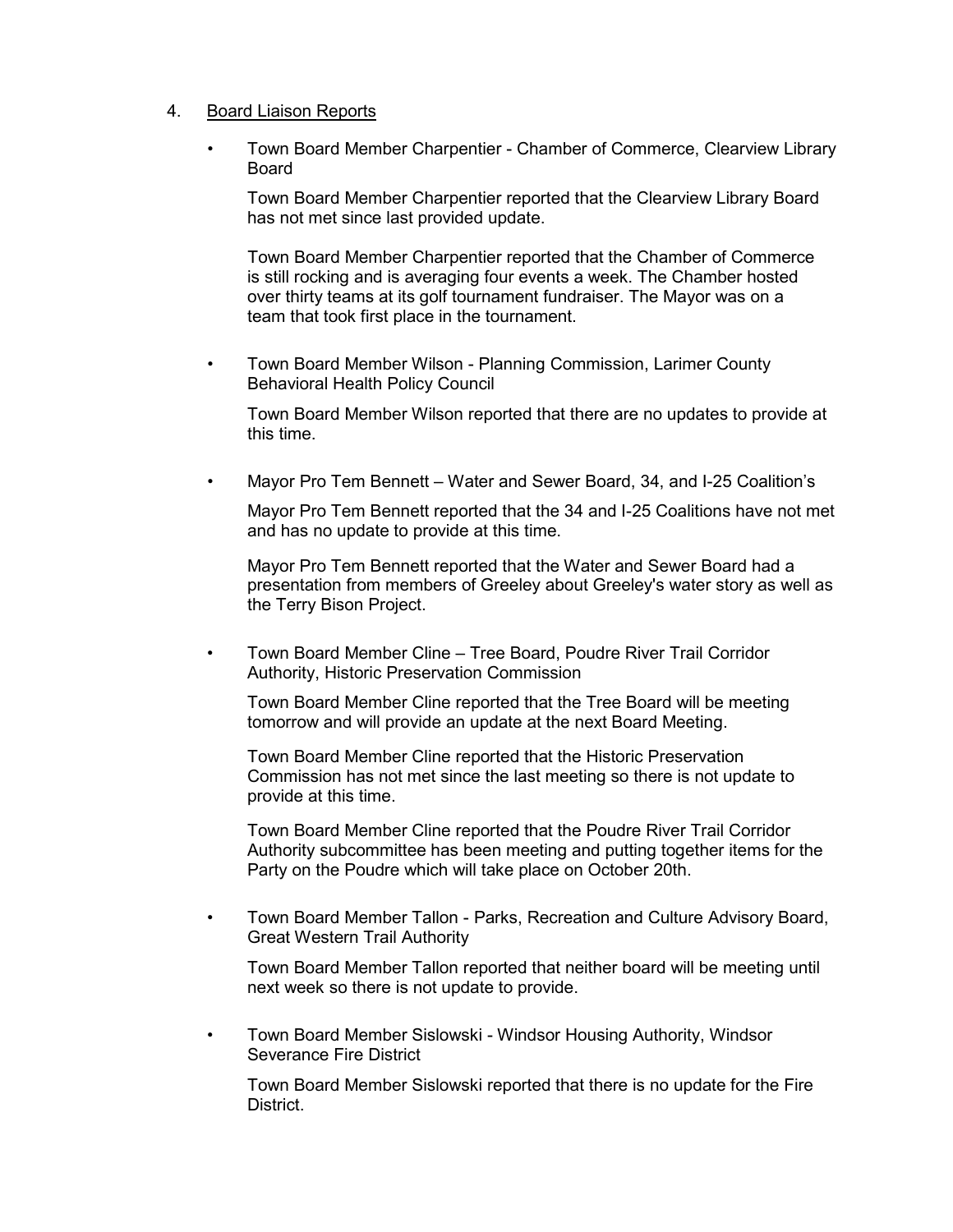Town Board Member Sislowski reported that the Windsor Housing Authority held its meeting and the primary topic of discussion was regarding the Golden Meadows development. The development was not approved for the tax incentive financing and the project was put on hold until it was decided how to reapply the next year. In the meantime, the Loveland Housing Authority looked at the financing package with the construction costs going up and the nature of the tax incentive financing believe that in order to be competitive may require a significant redesign. With that, they have decided not to apply for incentive financing this year.

• Mayor Rennemeyer - Downtown Development Authority, North Front Range MPO

Mayor Rennemeyer was absent and did not have an update to provide.

5. Public Invited to be Heard

Mayor Pro Tem Bennett opened the meeting up for public comment. Jay Mendoza with Poudre Valley REA addressed the Board and presented the Town with a capital credit check in the amount of \$11,943.35.

#### B. CONSENT CALENDAR

1. Minutes of the September 13, 2021 Town Board Regular Meeting - K. Frawley, Town Clerk

**Board Member Cline moved to approve the consent calendar with the amendment on page four of the packet, second paragraph, changing the date from October 6th to October 20th., Town Board Member Wilson seconded the motion. Roll call on the vote resulted as follows; Yeas - Bennett, Charpentier , Cline, Sislowski, Tallon, Wilson; Motion Passed.**

#### C. BOARD ACTION

1. Community Grant Request

Scott Romme, Executive Director of Trident Adaptive Programs Inc., has submitted an application requesting funding under the Community Grant Program for an event they are hosting in Windsor Colorado.

• Precision Sky Dive Team pregame event at the Windsor High School homecoming football game, September 24, 2021.

**Board Member Cline moved to approve the community request grant in the amount of \$1,000.00 for Trident Veteran Adaptive Programs, Inc. after a precision jump has been completed, Town Board Member Tallon seconded the motion. Roll call on the vote resulted as follows; Yeas - Bennett, Charpentier , Cline, Sislowski, Tallon, Wilson; Motion Passed.**

2. Public Hearing - An Ordinance Approving the Larimer County Road 1-Kyger Annexation to the Town of Windsor - Town of Windsor, Applicant The applicant, the Town of Windsor, has submitted a petition to annex approximately 3.479 acres to the Town of Windsor and establishing the zoning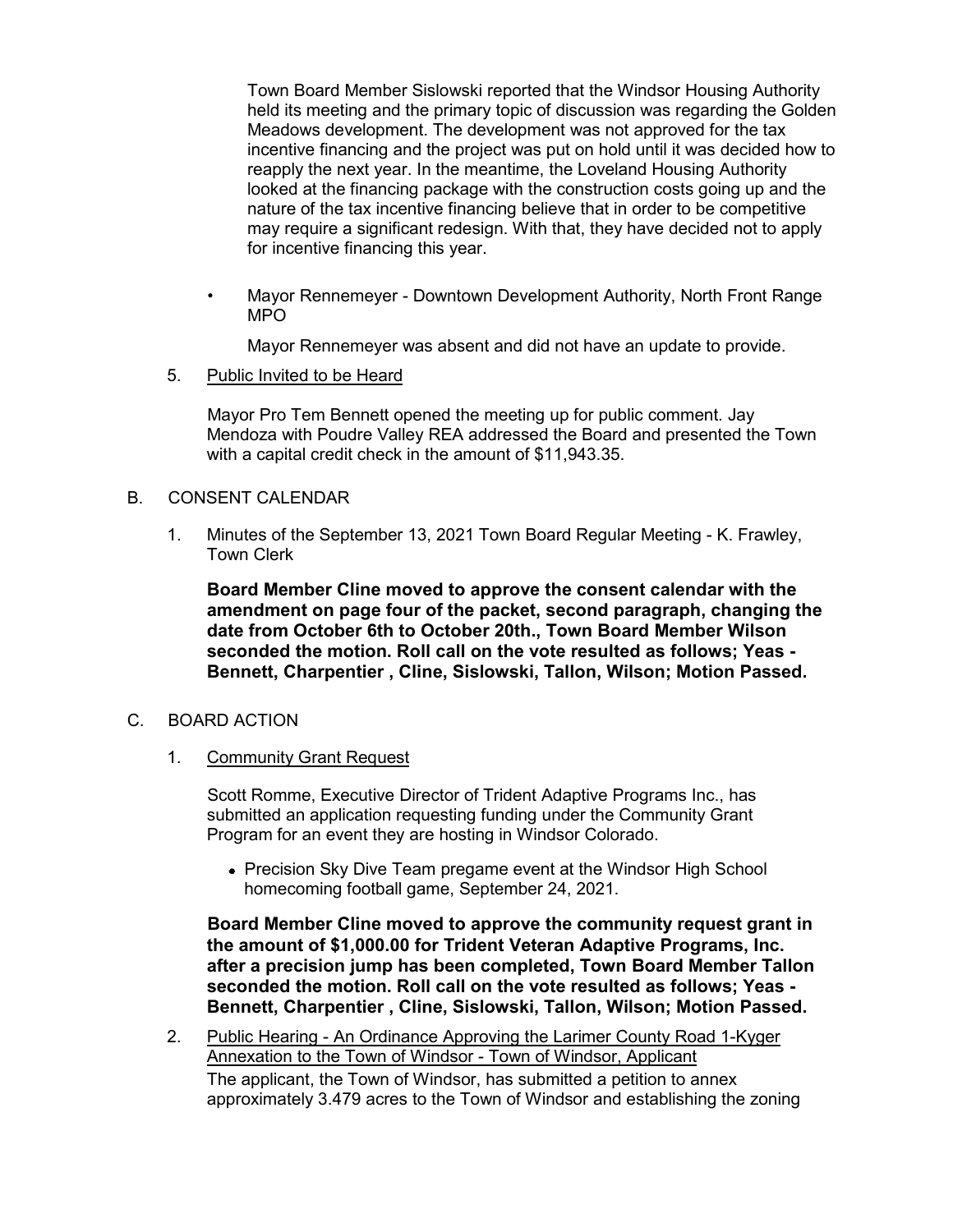district designation of Recreation and Open Lands (ROL). The subject property is located between State Highway (SH) 392 and Jacoby Road, east of Kyger Reservoir.

#### **Town Board Member Tallon moved to open the public hearing, Town Board Member Sislowski seconded the motion. Roll call on the vote resulted as follows; Yeas - Bennett, Charpentier , Cline, Sislowski, Tallon, Wilson; Motion Passed.**

Town Board Member Wilson stated the following, "Mayor Pro Tem Bennett, for the record I would like to point out that in my capacity as a Town Board liaison to the Planning Commission. I was present at the Planning Commission meeting during which this matter and other matters this evening were previously presented. I wish to state that my participation in the Planning Commission proceedings has in no way influenced me in my capacity as a Town Board member this evening. I will make my decision and cast my vote this evening based solely on the evidence presented during this public hearing."

**Town Board Member Wilson moved to close the public hearing, Town Board Member Sislowski seconded the motion. Roll call on the vote resulted as follows; Yeas - Bennett, Charpentier , Cline, Sislowski, Tallon, Wilson; Motion Passed.**

3. Ordinance 2021-1632 - An Ordinance Approving the Larimer County Road 1-Kyger Annexation to the Town of Windsor - Town of Windsor, Applicant

Please refer to public hearing item materials.

**Town Board Member Wilson moved to approve Ordinance 2021-1632 as presented, Town Board Member Sislowski seconded the motion. Roll call on the vote resulted as follows; Yeas - Bennett, Charpentier , Cline, Sislowski, Tallon, Wilson; Motion Passed.**

4. Public Hearing - An Ordinance Approving the Weld County Road 13-Kyger Annexation to the Town of Windsor - Weld County, Applicant

The applicant, Weld County, has submitted a petition to annex approximately 1.71 acres to the Town of Windsor and establishing the zoning district designation of Recreation and Open Lands (ROL). The subject property is located between State Highway (SH) 392 and Jacoby Road, east of Kyger Reservoir.

**Town Board Member Sislowski moved to open the public hearing, Town Board Member Tallon seconded the motion. Roll call on the vote resulted as follows; Yeas - Bennett, Charpentier , Cline, Sislowski, Tallon, Wilson; Motion Passed.**

Ms. Malone presented on the annexation application.

**Town Board Member Sislowski moved to close the public hearing, Town Board Member Tallon seconded the motion. Roll call on the vote resulted as follows; Yeas - Bennett, Charpentier , Cline, Sislowski, Tallon, Wilson; Motion Passed.**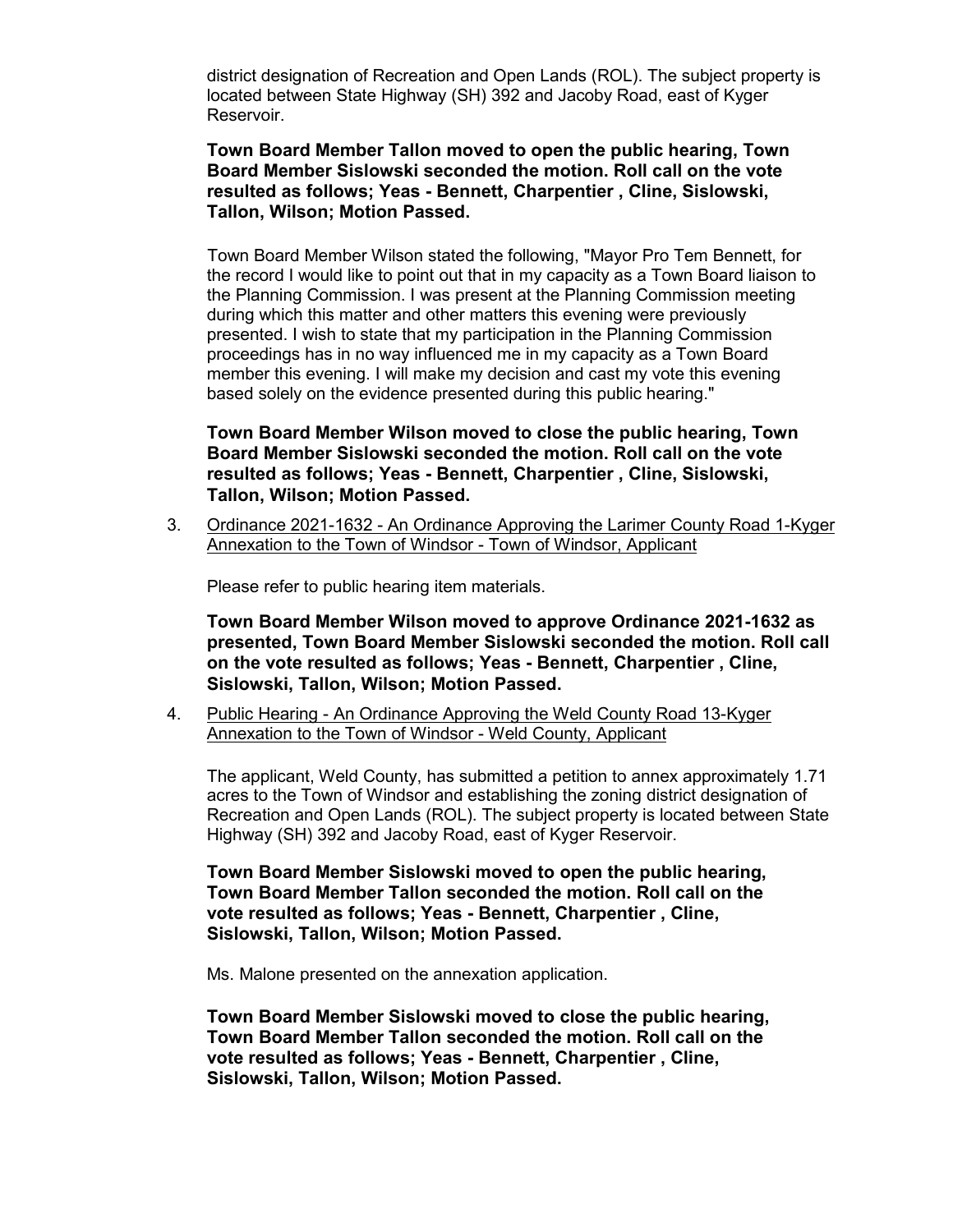5. Ordinance No. 2021-1633 - An Ordinance Approving the Weld County Road 13- Kyger Annexation to the Town of Windsor - Weld County, Applicant

Please refer to public hearing item materials.

**Town Board Member Wilson moved to approve Ordinance No. 2021-1633 as presented, Town Board Member Tallon seconded the motion. Roll call on the vote resulted as follows; Yeas - Bennett, Charpentier , Cline, Sislowski, Tallon, Wilson; Motion Passed.**

6. Resolution No. 2021-60 - A Resolution Approving the Weld County Road 13-Kyger Annexation Agreement - K. Emil, Assistant Town Attorney

**Town Board Member Sislowski moved to approve Resolution No. 2021-60, Town Board Member Wilson seconded the motion. Roll call on the vote resulted as follows; Yeas - Bennett, Charpentier , Cline, Sislowski, Tallon, Wilson; Motion Passed.**

7. Resolution No. 2021-61 – A Resolution Approving a Memorandum of Understanding ("MOU") for a Proposed Design and Cooperation Concern the Provision of High Speed Fiber Based Communications and Broadband Services

After the last conversation with the Board regarding broadband and exploration of a relationship with ITC Broadband Holdings, LLC dba Highline Internet, staff has worked with Highline Internet to bring forth a memorandum of understanding ("MOU") between the two parties. The resolution and MOU before the Board tonight are the first steps into formalizing an agreement between the Town of Windsor and Highline Internet for high speed fiber-based communications and broadband services. The MOU affirms each parties interest and intent to develop a FTTP Network within the Town of Windsor. Additionally, it acknowledges that the Town's level of involvement is dependent upon the outcome of the November coordinated election where the Town has placed ballot issues on both the Larimer and Weld Counties ballots asking citizens if they wish to opt out of the provisions of Senate Bill 152.

Discussion ensued between Town Board Members and staff.

#### **Town Board Member Tallon moved to approve Resolution No. 2021-61 as presented, Town Board Member Wilson seconded the motion. Roll call on the vote resulted as follows; Yeas - Bennett, Charpentier , Cline, Sislowski, Tallon, Wilson; Motion Passed.**

8. Ordinance No. 2021-1629 - An Ordinance Providing for Authorization and Administration of Infrastructure Cost Reimbursements, and Making Certain Amendments to the Windsor Municipal Code Regarding Reimbursements to Developers for Infrastructure Costs

Over the last year we have been discussing updates to the Code to address inconsistencies and inefficiencies in our various provisions for reimbursements to developers for infrastructure costs that should be borne by the Town. During two separate work sessions I described how amendments to the Code will bring greater certainty, efficiency and predictability to the Town's role in reimbursing developers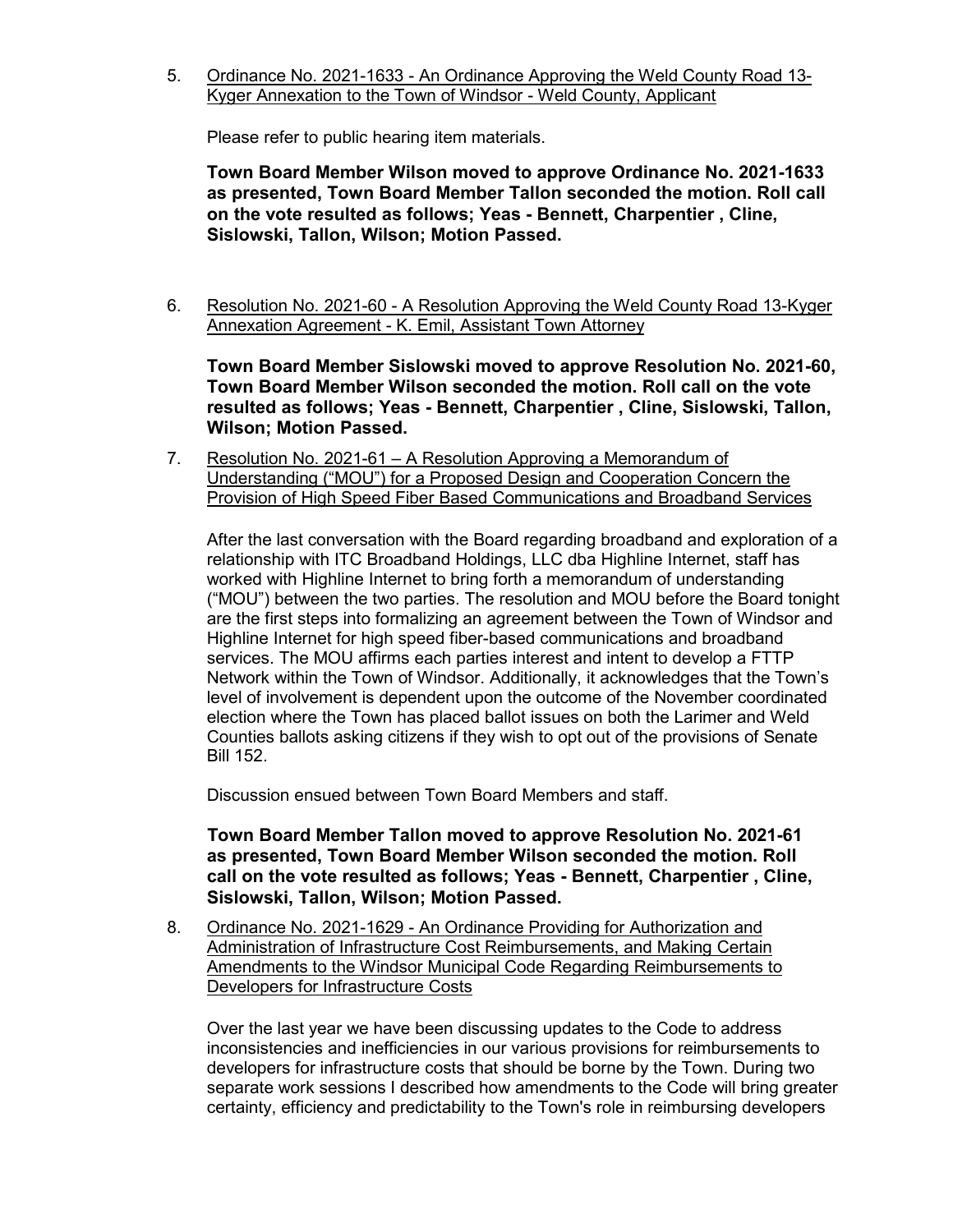for road, water, sanitary sewer and stormwater drainage over- sizing. The attached Ordinance assures that infrastructure is eligible for reimbursement, authorized for reimbursement in advance by the Town, and is supported by cost analysis in advance.

This Ordinance is unchanged from first reading on September 13.

Mayor Pro Tem Bennett opened the meeting for public comment, to which there was none.

**Town Board Member Wilson moved to approve Ordinance No. 2021-1629 as presented, Town Board Member Tallon seconded the motion. Roll call on the vote resulted as follows; Yeas - Bennett, Charpentier , Cline, Sislowski, Tallon, Wilson; Motion Passed.**

9. Ordinance No. 2021-1630 - An Ordinance Approving The Amended And Restated Consolidated Service Plan For Greenwald Farms Metropolitan District Nos. 1 & 2, Amended And Restated Service Plan For Tacincala Metropolitan District Nos. 1-5, And Service Plan For Prairie Song Metropolitan District Nos. 8 & 9, Unified Into The Consolidated Service Plan For Prairie Song Metropolitan District Nos. 1-9, And Authorizing The Execution Of An Intergovernmental Agreement Between The Town And The Districts

The Prairie Song Metropolitan Districts No.'s 1-9 are proposed as a consolidation of existing metropolitan districts and creation of new districts to serve development in the portion of the Tacincala Annexation lying west of State Highway 257 and east of Weld County Road 15. Given the size of the land area and plans for its development, the Districts are proposing to finance significant improvements over an extended build-out.

**NOTE**: the Service Plan has been modified in two key places to address concerns raised at first reading:

**Section 20, Meetings**, has been revised to require District Board meetings to occur after 5:00 p.m. once any parcel within the District is owned by an end user. This section has also been modified to assure remote meeting options if available.

**Section VI.C, second full paragraph**, has been modified in two ways: (1) a general requirement that the O&M Mill Levy not exceed what is reasonably necessary for O&M and appropriate reserves, and (2) a 20-mill cap on the O&M Mill Levy, subject to the Maximum Aggregate when added to any Debt Mill Levy.

Mayor Pro Tem Bennett opened the meeting for public comment, to which there was none.

**Town Board Member Sislowski moved to approve Ordinance No. 2021-1630, Town Board Member Tallon seconded the motion. Roll call on the vote resulted as follows; Yeas - Bennett, Charpentier , Cline, Sislowski, Tallon, Wilson; Motion Passed.**

10. Ordinance No. 2021-1631 Amending Certain Portions of Article II, Chapter 18 of the Windsor Municipal Code Concerning Amendments to the International Residential Code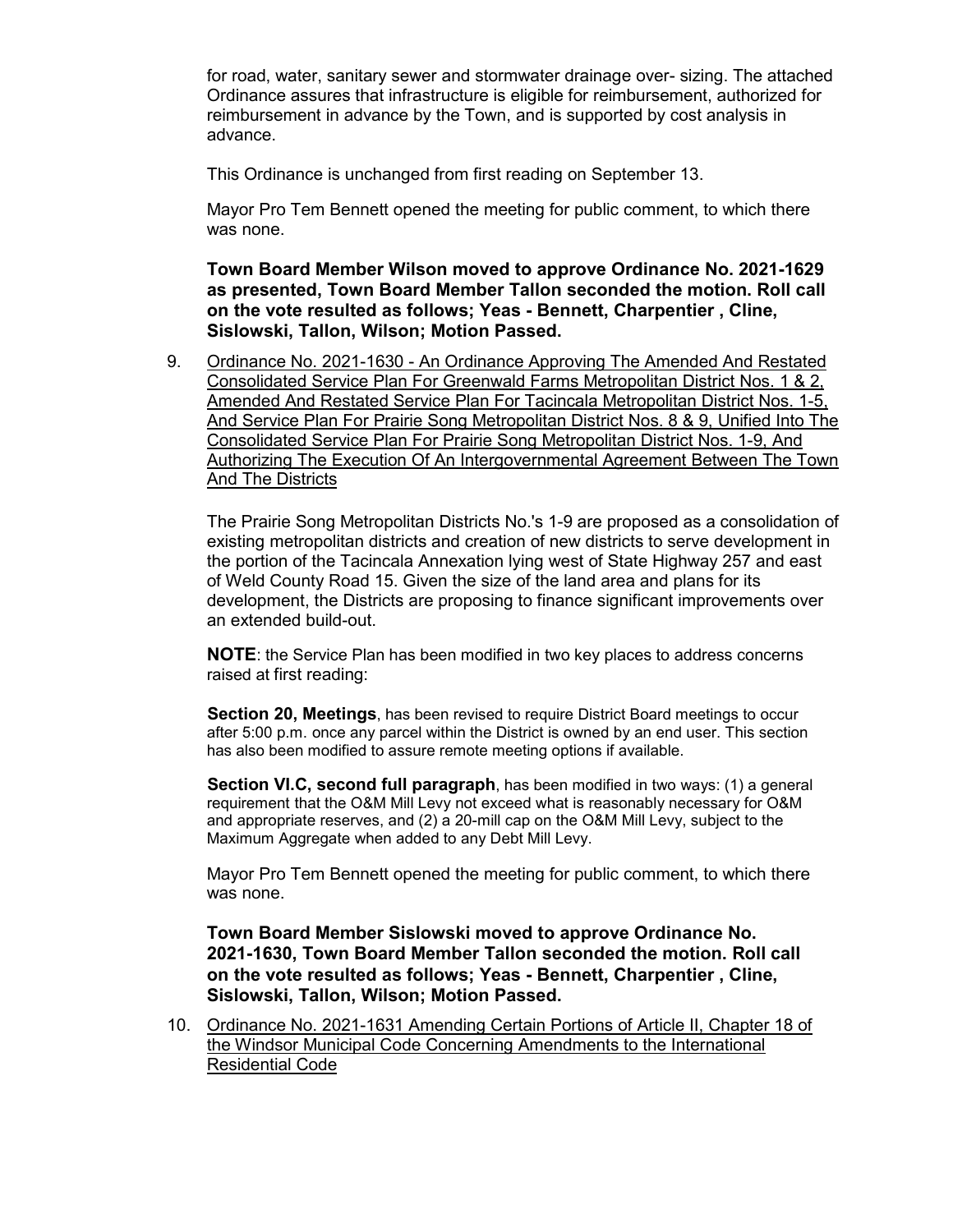Windsor has adopted the 2018 International Building Codes with several amendments. The enclosed presentation outlines a few additional amendments that Town Board discussed at the August 9th work session to address additional building safety and quality concerns.

No changes have been made since First Reading.

Mayor Pro Tem Bennett opened the meeting for public comment, to which there was none.

**Board Member Cline moved to approve Ordinance No. 2021-1631 as presented, Town Board Member Tallon seconded the motion. Roll call on the vote resulted as follows; Yeas - Bennett, Charpentier , Cline, Sislowski, Tallon, Wilson; Motion Passed.**

#### D. COMMUNICATIONS

1. Communications from Town Attorney

Per Mr. McCargar, staff attended the Colorado Municipal League annual conference which was really good and very informative.

- 2. Communications from Town Staff
	- a. Windsor Police Department August 2021 Statistical Report
	- b. Roadway Maintenance Project Overrun

This summer's roadway improvement project had two roads that required additional work that was not anticipated with the initial design and cost; these roads were Longs Peak Circle & Palomino Way. Both roads were initial constructed as private roads with little to no construction oversight, and recently the Town took over the maintenance and added them to the pavement management data base. Based on what engineering staff saw after milling, these roads were initial constructed on untreated subgrade with no aggregate course base between the asphalt and subgrade. A few weeks before work began this spring, we were experiencing above average rainfall; Staff believes this moisture saturated the subgrade through the cracks in the roadway, which would have been fine with residential traffic, but once the contractor began to mill the roadway, the subgrade failed under the weight of the milling machine and the semi-trucks. The contractor was directed to pulverize the remaining pavement and cement treat the subgrade; this was the quickest, most cost affective option presented to the Town.

c. Town Hall Glycol System Replacement

The HVAC system in Town Hall uses a glycol-based fluid for heat transfer that was installed in 2009 using Schedule 40 PVC pipe. Unfortunately, the pipe used was not the proper type and has become brittle and over the past few years we began to see the system failing